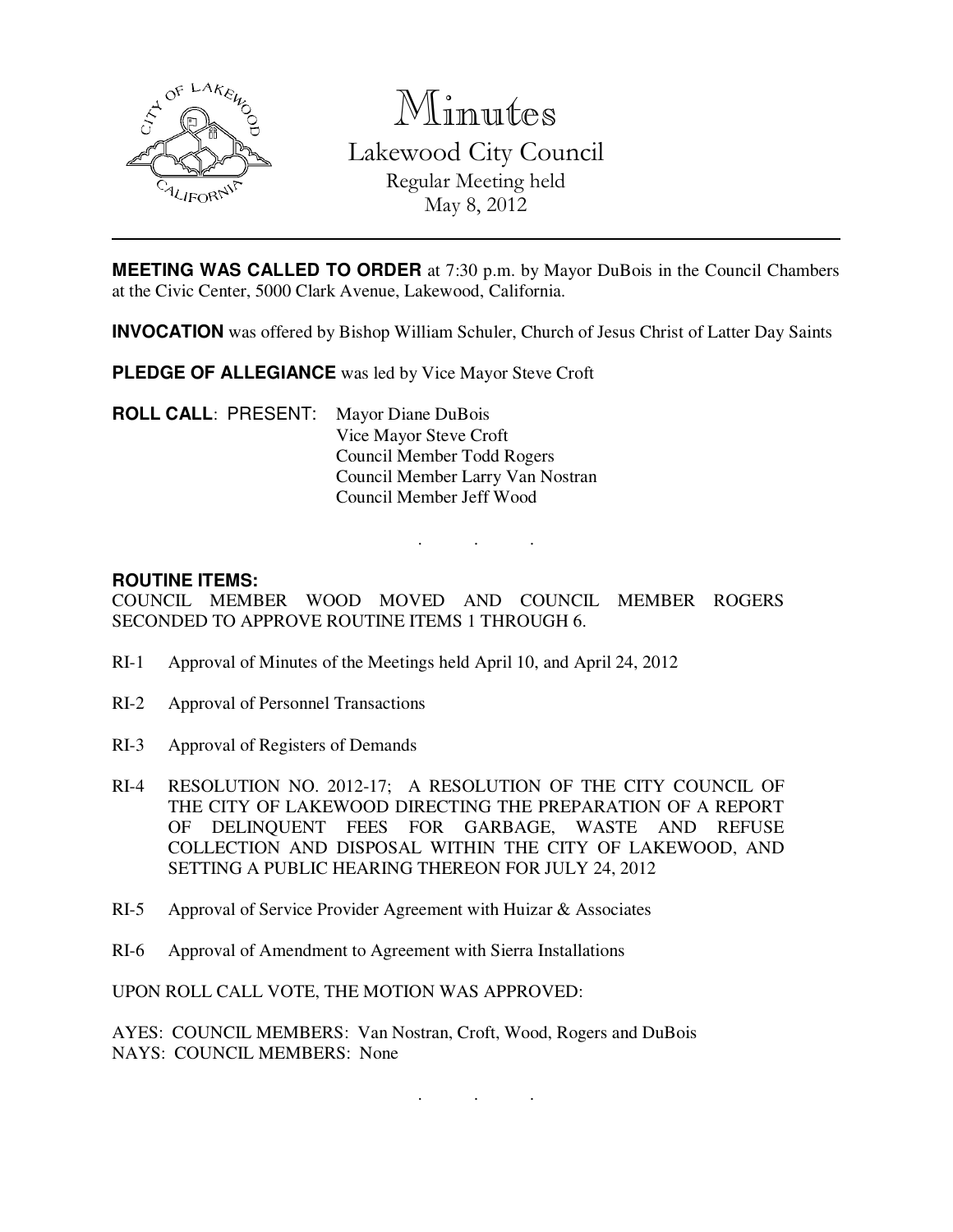# **1.1 • PERMIT APPLICATIONS FOR THE SALE OF FIREWORKS**

Administrative Services Director Diane Perkin gave a brief presentation based on the memo in the agenda reporting that 26 organizations had complied with all the necessary requirements for filing applications for permits to sell safe-and-sane fireworks. She advised that the applications had been reviewed by the Public Safety Committee. It was the recommendation of the Committee that the City council approve the issuance of permits for temporary fireworks stands to 26 organizations.

Council Member Van Nostran warned residents that law enforcement would be aggressively pursuing those persons firing illegal fireworks.

Mayor DuBois opened the public hearing at 7:36 p.m. and called for anyone in the audience wishing to address the City Council on this matter. There was no response.

COUNCIL MEMBER VAN NOSTRAN MOVED AND VICE MAYOR CROFT SECONDED TO APPROVE STAFF'S RECOMMENDATION. UPON ROLL CALL VOTE, THE MOTION WAS APPROVED:

AYES: COUNCIL MEMBERS: Van Nostran, Croft, Wood, Rogers and DuBois NAYS: COUNCIL MEMBERS: None

### **1.2 • AMENDMENT TO THE COMMUNITY DEVELOPMENT BLOCK GRANT CONSOLIDATED PLAN FY 2010-2015 AND APPROVAL OF ACTION PLAN FY 2012-2013**

. . .

Community Development Director Sonia Southwell presented a report based on the memo in the agenda and stated that due to the end of redevelopment in California, the City's Consolidated Plan for the Community Development Block Grant (CDBG) must be amended to correctly identify the source of funding for each proposed activity. The amendment proposed that Residential Rehabilitation Loan and Fix-Up Paint-Up Programs, which had been funded through the Redevelopment Agency's Housing Set Aside funds, would be funded through CDBG funds, as the annual entitlement allocation allowed. She also reported that it was time for the review of the annual Action Plan which was required by the U.S. Department of Housing and Urban Development as part of the funding. The Action Plan included anticipated program income and a detail of the program objectives for the specific year. A hearing on this matter had been held before the Planning and Environment Commission on April 5th and no comments were received. It was the recommendation of staff that the City Council conduct a public hearing for citizen input on the amendment to the Consolidated Plan and 2012-13 Action Plan, and approve both the amendment and the Action Plan.

Council Member Rogers noted that an unintended consequence of the hastily approved State legislation that ended redevelopment was the end of a funding source for positive local programs like the residential rehabilitation loan program and the fix-up paint-up program.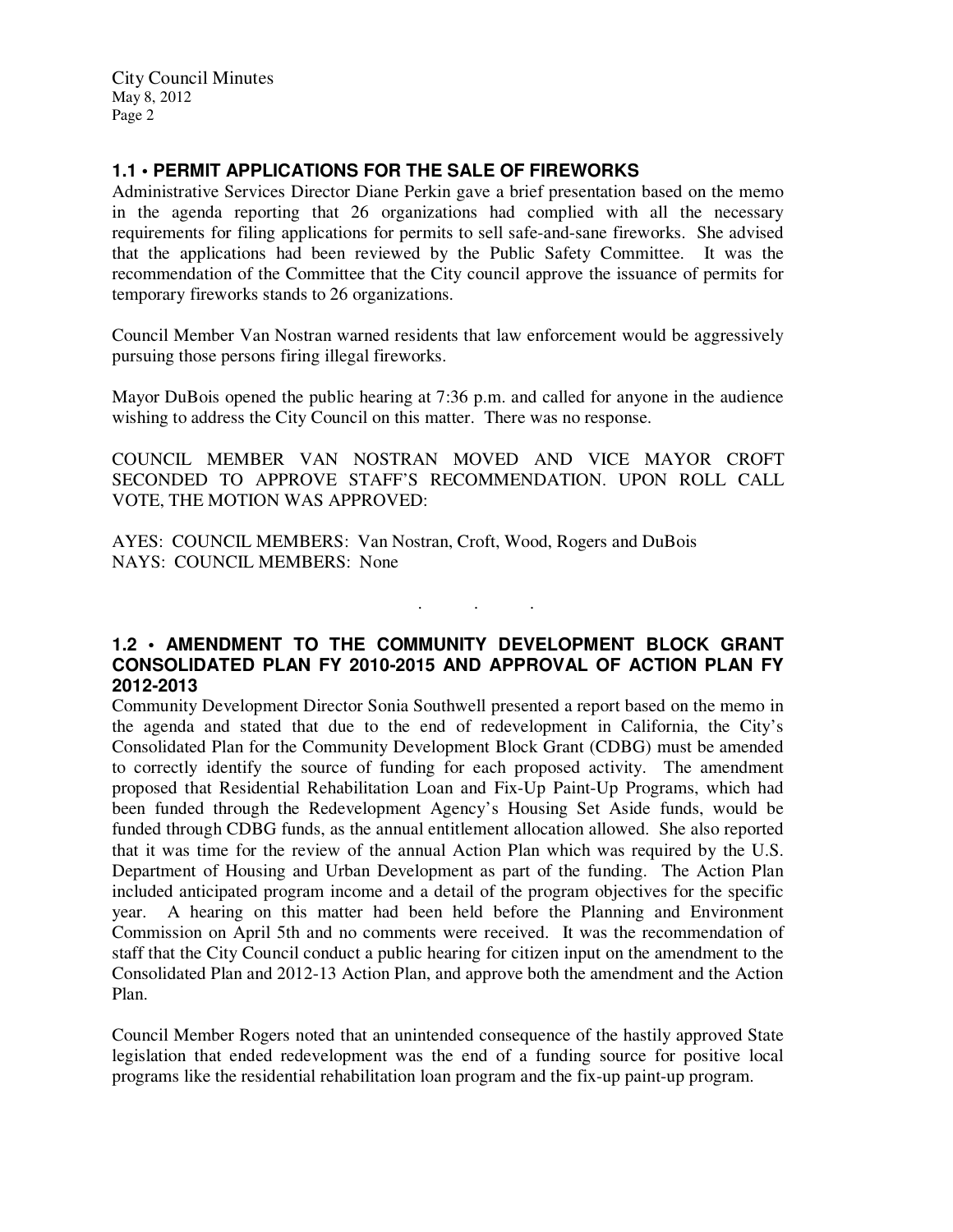City Council Minutes May 8, 2012 Page 3

#### **1.2 • AMENDMENT TO THE COMMUNITY DEVELOPMENT BLOCK GRANT CONSOLIDATED PLAN FY 2010-2015 AND APPROVAL OF ACTION PLAN FY 2012-2013** - Continued

Ms. Southwell noted that due to the limited availability of the CDBG funds, fewer loans would be available.

Vice Mayor Croft stated that the two home improvement programs were very worthwhile to the residents and the community as a whole, allowing older, disabled, and limited income residents to maintain and improve their homes.

VICE MAYOR CROFT MOVED AND COUNCIL MEMBER VAN NOSTRAN SECONDED TO CONDUCT A PUBLIC HEARING, APPROVE THE CONSOLIDATED PLAN AMENDMENT, AND APPROVE THE 2012-13 ACTION PLAN.

Mayor DuBois opened the public hearing at 7:44 p.m. and called for anyone in the audience wishing to address the City Council on this matter. There was no response.

UPON ROLL CALL VOTE, THE MOTION WAS APPROVED:

AYES: COUNCIL MEMBERS: Van Nostran, Croft, Wood, Rogers and DuBois NAYS: COUNCIL MEMBERS: None

# **1.3 • AWARD OF BID FOR PUBLIC WORKS PROJECT NO. 11-3, RE-ROOFING IMPROVEMENTS TO GEORGE NYE LIBRARY & LAKEWOOD YOUTH CENTER**

. . .

Public Works Director Lisa Rapp gave a report based on the memo in the agenda and stated ten bids had been received for the Nye Library and Lakewood Youth Center Re-Roofing Improvement project. She noted that the second lowest bidder had filed a protest claiming that the low bidder could not complete the project for the amount bid, however, the low bidder had confirmed that they would indeed stand behind their bid. She also noted that the low bidder was certified by the roofing materials manufacturer to install the specified product. It was the recommendation of staff that the City Council adopt the plans, specifications, addendum and working details for the project; award a contract to Roofing Standards in the amount of \$115,200; authorize staff to approve a cumulative total of change orders, as necessary, not to exceed \$10,000; and reject the bid protest of Western States Roofing Systems.

Mayor DuBois opened the public hearing at 7:48 p.m. and called for anyone in the audience wishing to address the City Council on this matter. There was no response.

COUNCIL MEMBER ROGERS MOVED AND VICE MAYOR CROFT SECONDED TO APPROVE STAFF'S RECOMMENDATIONS. UPON ROLL CALL VOTE, THE MOTION WAS APPROVED:

AYES: COUNCIL MEMBERS: Van Nostran, Croft, Wood, Rogers and DuBois NAYS: COUNCIL MEMBERS: None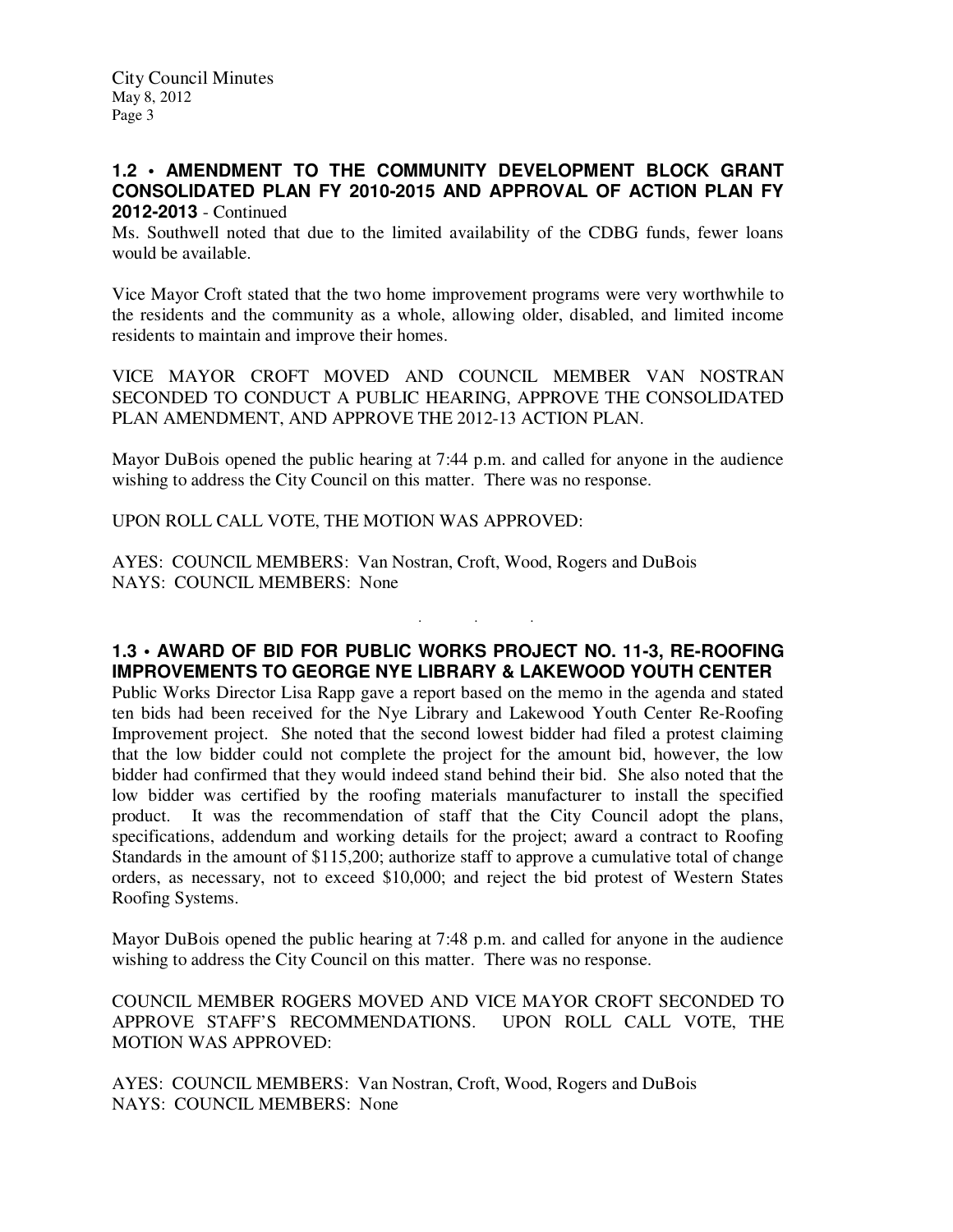City Council Minutes May 8, 2012 Page 4

### **3.1 • PAN AMERICAN FIESTA PREVIEW**

Recreation and Community Services Director Lisa Litzinger displayed slides and presented a report based on the memo in the agenda. She reported that the annual Pan American Fiesta was coming up next weekend. Features of the celebration included carnival rides; craft booths; Artist Guild booths; a Pan American historical display; food booths run by local nonprofit groups; entertainment; a welcome and flag ceremony; a children's cultural booth; and a pancake breakfast, including a free breakfast for all Moms on Mother's Day. She also advised that free shuttle service would be available from the Civic Center to the park on Saturday and Sunday.

Mayor DuBois encourage residents to come out to Mayfair Park over the weekend to enjoy the Fiesta and connect with their community.

. . .

# **SUCCESSOR AGENCY ACTIONS**

1. Approval of Registers of Demands

VICE MAYOR CROFT MOVED AND COUNCIL MEMBER VAN NOSTRAN SECONDED TO APPROVE THE REGISTER OF DEMANDS. UPON ROLL CALL VOTE, THE MOTION WAS APPROVED:

AYES: COUNCIL MEMBERS: Van Nostran, Croft, Wood, Rogers and DuBois NAYS: COUNCIL MEMBERS: None

#### 2. Oversight Board Update

The Director of Administrative Services provided an overview of action taken at the first meeting of the Oversight Board on April 30th. The Board had elected Marc Titel as its chairman, with Donald Waldie as the Vice Chairman, and appointed the City Clerk as its Board Clerk. A schedule of meetings was set with the next meeting on September 19, 2012. She noted that the Recognized Obligation Payment Schedule (ROPS) presented to the Board had been amended to add a County deferral loan from Redevelopment Project Area No. 2.

MAYOR DUBOIS DIRECTED THE REPORT BE RECEIVED AND FILED. THERE BEING NO OBJECTION, IT WAS SO ORDERED.

. . .

### **SUCCESSOR HOUSING ACTIONS**

1. Approval of Registers of Demands

VICE MAYOR CROFT MOVED AND COUNCIL MEMBER ROGERS SECONDED TO APPROVE THE REGISTER OF DEMANDS. UPON ROLL CALL VOTE, THE MOTION WAS APPROVED:

AYES: COUNCIL MEMBERS: Van Nostran, Croft, Wood, Rogers and DuBois NAYS: COUNCIL MEMBERS: None